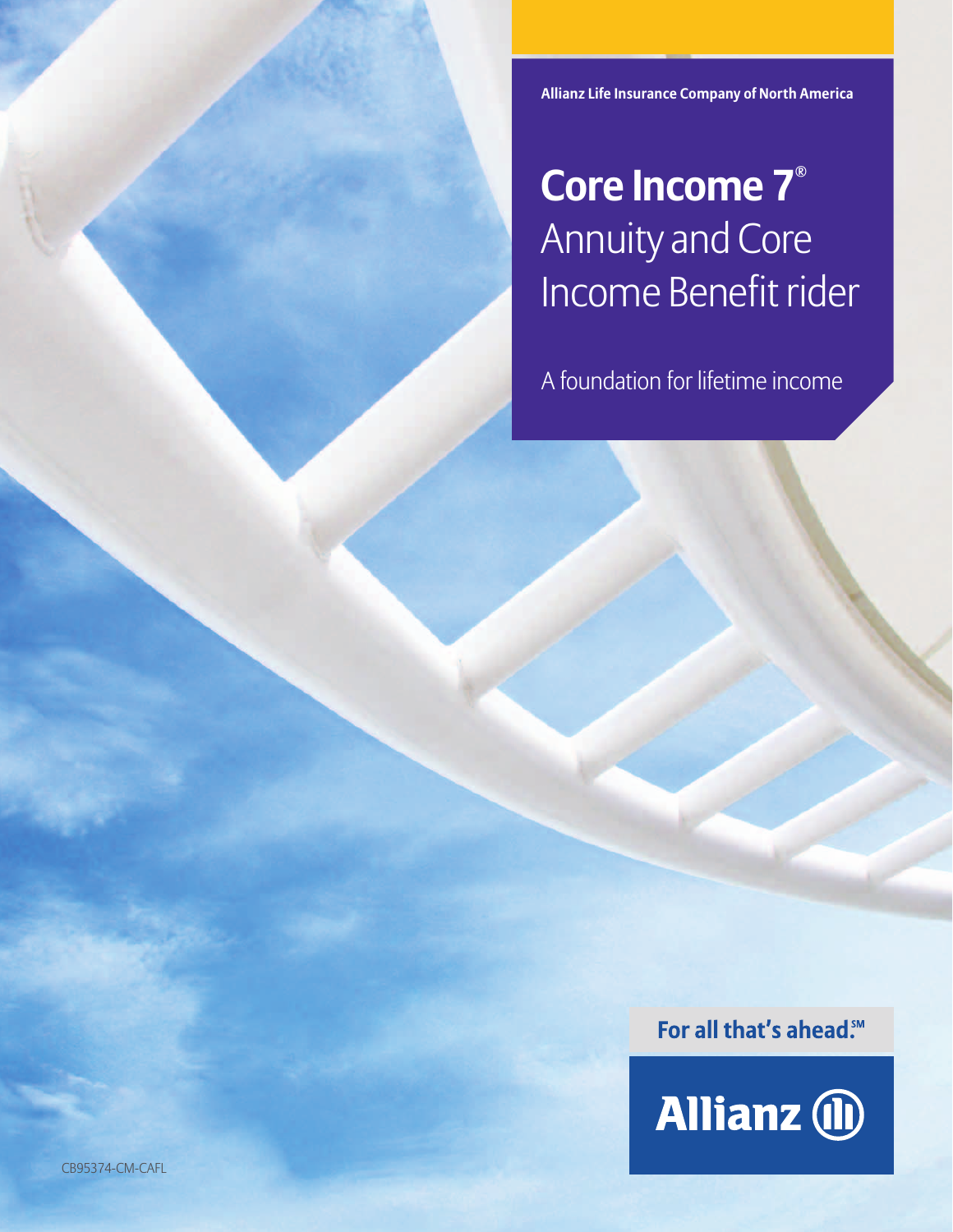# Solutions for RETIREMENT REALITIES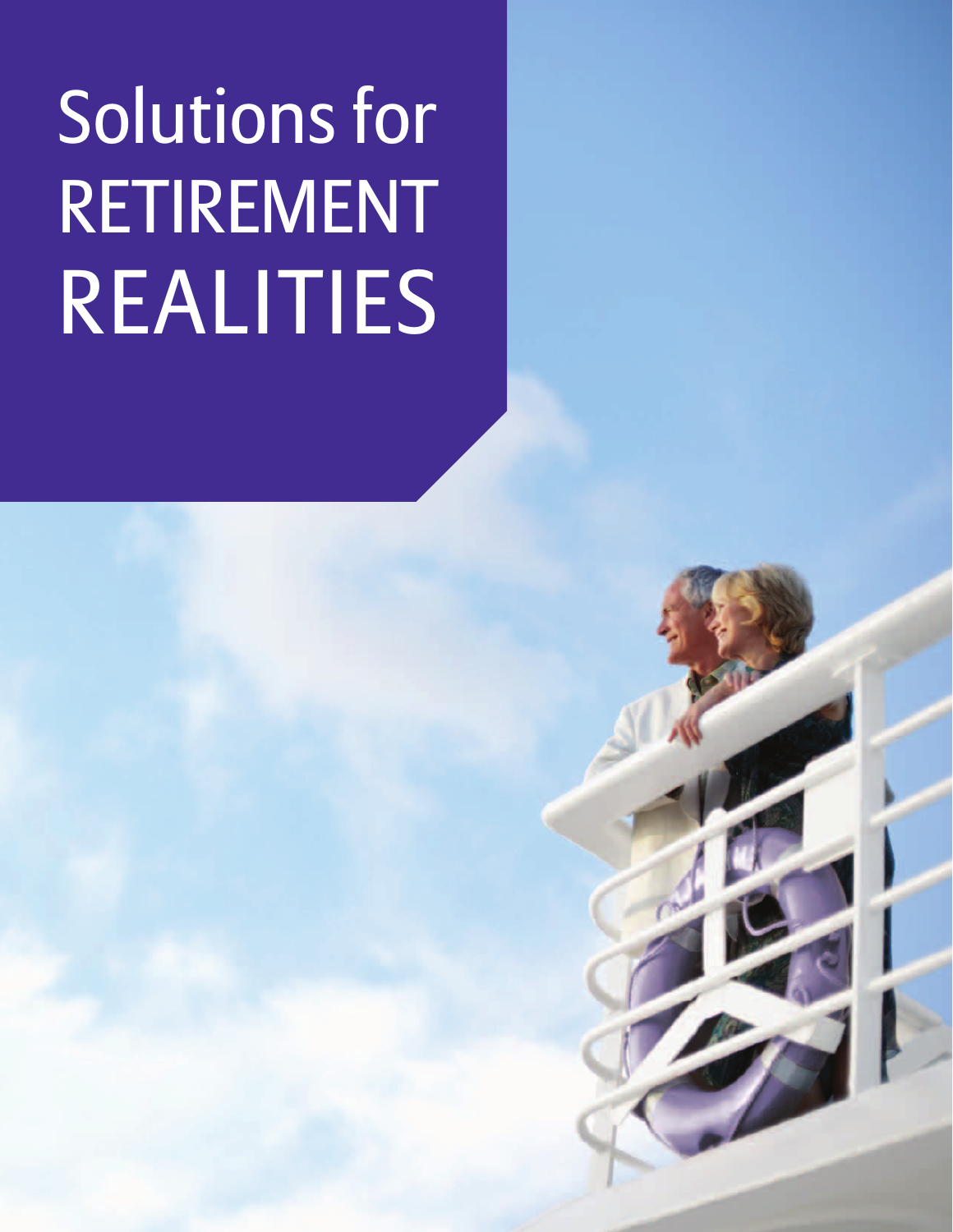# Planning for **income in retirement**

It's no longer enough to simply save as much as you can for retirement. To help sustain the retirement lifestyle you want, you also need an income strategy, one designed to help with the income risks you'll face in retirement:

#### A longer life expectancy

We're living longer, healthier lives than past generations. Today, men have a life expectancy of 77 years, while the life expectancy of women has reached 82 years.<sup>1</sup> That means retirements could potentially last 25 or 30 years – or even longer.

That's why it's important to make sure that you'll have at least some income you can't outlive.

#### Years of inflation

During your working years, inflation may be less of an issue, since you may be getting periodic cost-of-living increases in your salary. But if you have a fixed income during your retirement, you won't be keeping pace with rising prices, which historically have risen at around 3% per year.<sup>2</sup>

That's why you may need a strategy that gives you an opportunity for increasing income.

#### The effects of market volatility

When you're saving for retirement – and you're still several years from retirement – volatility may not be a big factor, because you still have time to recover from losses. But when you start taking income in retirement, volatility can have a big impact on how long your retirement savings last.

That's why it's important to protect a portion of your income from market losses.

Core Income 7® and the Core Income Benefit rider can help address these retirement risks – and more – by providing income certainty with the potential for increases.

#### 000 of consumers want to "make sure they have adequate and guaranteed income for life"<sup>3</sup>

<sup>1</sup>The 2018 annual report of the board of trustees of the federal old-age and survivors insurance and federal disability insurance trust funds, p.96.

2 U.S. Bureau of Labor Statistics, Consumer Price Index for All Urban Consumers (CPI-U), Average price data 1918-2018.

<sup>3</sup> The Allianz Chasing Retirement Study, 2018.

Guarantees are backed by the financial strength and claims-paying ability of Allianz Life Insurance Company of North America.

This content is general information for educational purposes, and is not intended to constitute fiduciary advice. Please consult your financial professional for a specific recommendation about purchasing this product. 1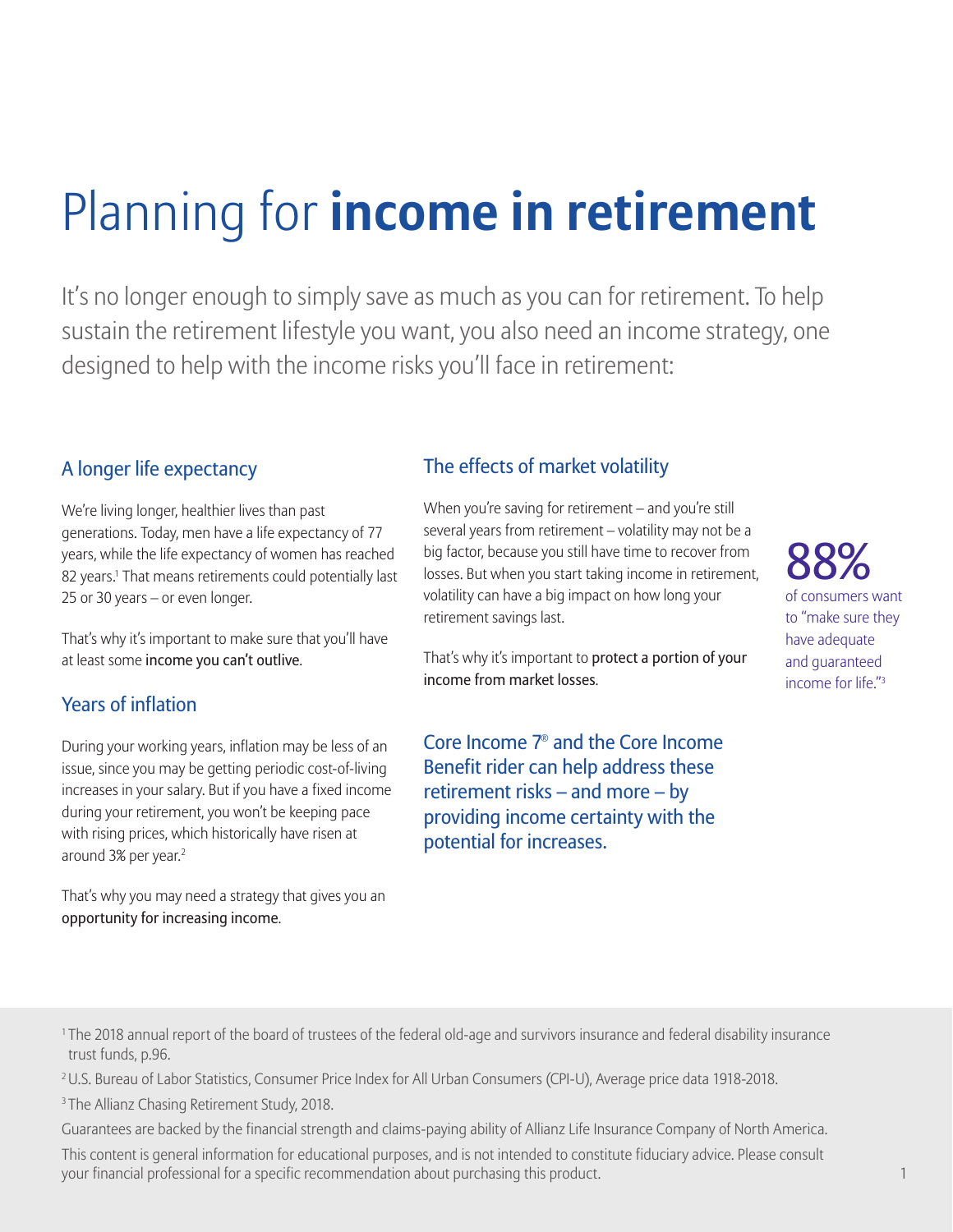### A fixed index annuity as part of your overall retirement strategy

A fixed index annuity, like Core Income 7® Annuity, is a contract between you and an insurance company that may help you reach your long-term financial goals. In return for your premium payment, Allianz gives you benefits and guarantees, including:

**Tax deferral**<sup>1</sup> – When compounded over time, this may increase the amount of income an annuity generates for retirement.

Indexed interest potential – Fixed index annuities provide an opportunity to accumulate potential interest based on positive changes in one or more external market indexes. In addition, crediting methods are used to help determine the amount of interest that gets credited to your contract.

The indexes available within the contract are constructed to keep track of diverse segments of the U.S. or international markets, or specific market sectors. These indexes are benchmarks only. Indexes can have different constituents and weighting methodologies. Some indexes have multiple versions that can weight components or may track the impact of dividends differently. Although an index may affect your interest credited, you cannot buy, directly participate in, or receive dividend payments from any of them through the contract.

Protection – Fixed index annuities offer a level of protection you may find reassuring:

- Your principal and credited interest are protected from market losses,
- Your income is guaranteed for life, and
- You'll leave a death benefit legacy for your loved ones.



The 3 benefits of a fixed index annuity in a retirement strategy

<sup>1</sup> Distributions from your annuity may be subject to surrender charges and market value adjustments (MVAs). Distributions are also subject to ordinary income tax and, if taken before age 59½, a 10% federal additional tax may apply.

Please note that Allianz Life Insurance Company of North America (Allianz), its affiliated companies, and their representatives and employees do not give legal or tax advice. You are encouraged to consult your tax advisor or attorney.

Guarantees are backed by the financial strength and claims-paying ability of Allianz Life Insurance Company of North America.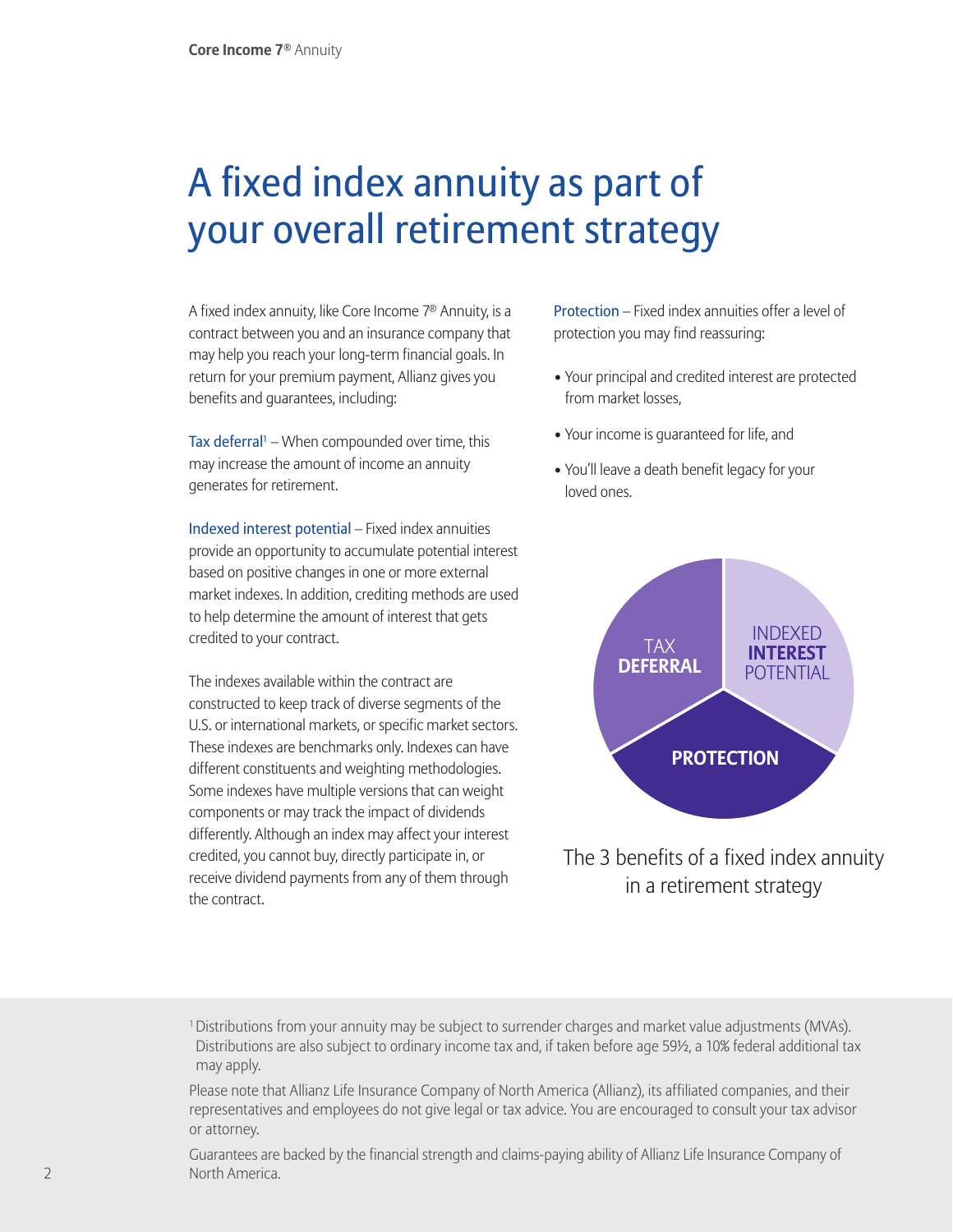## Discover Core Income 7® Annuity The Core Income 7 Annuity with the Core Income Benefit rider<sup>1</sup> helps address both halves of the retirement equation: accumulating retirement savings and receiving guaranteed lifetime income. It offers: • **Potential** for indexed interest based on changes in an external market index, • **Protection** of your principal and credited interest from market losses, • **Increasing** income withdrawal percentages with every year you hold your contract before starting income withdrawals,<sup>2</sup> and • **Choices** for receiving lifetime income withdrawals – including predictable income or income that can increase each year.

<sup>1</sup>The first contract year's annual charge for the Core Income Benefit rider is 1.25% of the contract's accumulation value. After the first contract year, the annual Benefit rider charge can change, but it will never be greater than the maximum Benefit rider charge of 1.25%. With the purchase of any additional-cost riders, the contract's values will be reduced by the cost of the rider. This may result in a loss of principal and interest in any year in which the contract does not earn interest or earns interest in an amount less than the rider charge.

<sup>2</sup> Begins at age 45 and continues until lifetime withdrawals begin. If joint lifetime withdrawals are chosen, the age of the younger person will be used. 3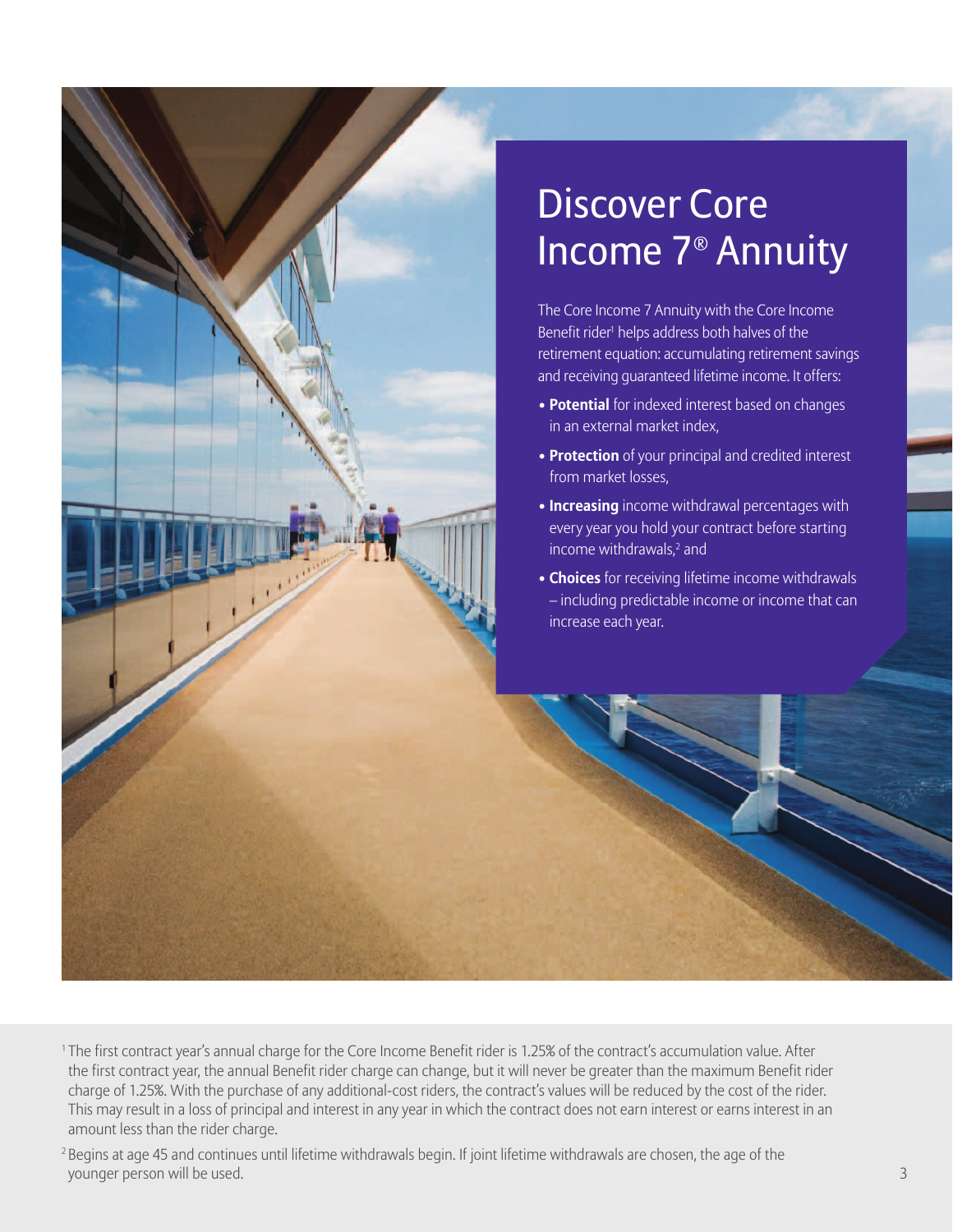### Lifetime income with opportunities for increases

Core Income 7® and the Core Income Benefit rider can help you reduce uncertainty in the years ahead.

If you're still saving for retirement and not ready to start lifetime income, Core Income 7 provides increasing income withdrawal percentages every year you wait, beginning at age 45. The higher your withdrawal percentage, the higher your income will be.

And when you're ready to start receiving income, you can choose from two lifetime income withdrawal options to suit your income needs:

- Level Income: Predictable, dependable income for life. This may be a good choice if you want the reassurance of knowing exactly how much income you'll receive every month and if you want a guaranteed stream of income that you can't outlive.
- Increasing Income: Income for life plus an opportunity for payment increases. This offers a smaller payment up front, but it has the potential to increase each year by the interest rate credited to your chosen allocation options in your contract.

|                               | <b>LEVEL</b><br><b>INCOME</b> |              | <b>INCREASING</b><br><b>INCOME</b> |              |                                                                        |
|-------------------------------|-------------------------------|--------------|------------------------------------|--------------|------------------------------------------------------------------------|
| <b>AGE AT</b><br><b>ISSUE</b> | <b>SINGLE</b>                 | <b>JOINT</b> | <b>SINGLE</b>                      | <b>JOINT</b> | <b>ANNUAL</b><br><b>PAYOUT</b><br><b>PERCENTAGE</b><br><b>INCREASE</b> |
| 50 or less                    | 2.80%                         | 2.30%        | 2.30%                              | 1.80%        | 0.10%                                                                  |
| 51                            | 2.80%                         | 2.30%        | 2.30%                              | 1.80%        | 0.10%                                                                  |
| 52                            | 2.80%                         | 2.30%        | 2.30%                              | 1.80%        | 0.10%                                                                  |
| 53                            | 2.80%                         | 2.30%        | 2.30%                              | 1.80%        | 0.10%                                                                  |
| 54                            | 2.80%                         | 2.30%        | 2.30%                              | 1.80%        | 0.10%                                                                  |
| 55                            | 3.00%                         | 2.50%        | 2.50%                              | 2.00%        | 0.15%                                                                  |
| 56                            | 3.00%                         | 2.50%        | 2.50%                              | 2.00%        | 0.15%                                                                  |
| 57                            | 3.00%                         | 2.50%        | 2.50%                              | 2.00%        | 0.15%                                                                  |
| 58                            | 3.00%                         | 2.50%        | 2.50%                              | 2.00%        | 0.15%                                                                  |
| 59                            | 3.00%                         | 2.50%        | 2.50%                              | 2.00%        | 0.15%                                                                  |
| 60                            | 3.50%                         | 3.00%        | 3.00%                              | 2.50%        | 0.20%                                                                  |
| 61                            | 3.50%                         | 3.00%        | 3.00%                              | 2.50%        | 0.20%                                                                  |
| 62                            | 3.50%                         | 3.00%        | 3.00%                              | 2.50%        | 0.20%                                                                  |
| 63                            | 3.50%                         | 3.00%        | 3.00%                              | 2.50%        | 0.20%                                                                  |
| 64                            | 3.50%                         | 3.00%        | 3.00%                              | 2.50%        | 0.20%                                                                  |
| 65                            | 4.00%                         | 3.50%        | 3.50%                              | 3.00%        | 0.25%                                                                  |
| 66                            | 4.00%                         | 3.50%        | 3.50%                              | 3.00%        | 0.25%                                                                  |
| 67                            | 4.00%                         | 3.50%        | 3.50%                              | 3.00%        | 0.25%                                                                  |
| 68                            | 4.00%                         | 3.50%        | 3.50%                              | 3.00%        | 0.25%                                                                  |
| 69                            | 4.00%                         | 3.50%        | 3.50%                              | 3.00%        | 0.25%                                                                  |
| 70                            | 4.50%                         | 4.00%        | 4.00%                              | 3.50%        | 0.30%                                                                  |
| 71                            | 4.50%                         | 4.00%        | 4.00%                              | 3.50%        | 0.30%                                                                  |
| 72                            | 4.50%                         | 4.00%        | 4.00%                              | 3.50%        | 0.30%                                                                  |
| 73                            | 4.50%                         | 4.00%        | 4.00%                              | 3.50%        | 0.30%                                                                  |
| 74                            | 4.50%                         | 4.00%        | 4.00%                              | 3.50%        | 0.30%                                                                  |
| 75                            | 5.00%                         | 4.50%        | 4.50%                              | 4.00%        | 0.35%                                                                  |
| 76                            | 5.00%                         | 4.50%        | 4.50%                              | 4.00%        | 0.35%                                                                  |
| 77                            | 5.00%                         | 4.50%        | 4.50%                              | 4.00%        | 0.35%                                                                  |
| 78                            | 5.00%                         | 4.50%        | 4.50%                              | 4.00%        | 0.35%                                                                  |
| 79                            | 5.00%                         | 4.50%        | 4.50%                              | 4.00%        | 0.35%                                                                  |
| 80                            | 5.50%                         | 5.00%        | 5.00%                              | 4.50%        | 0.40%                                                                  |

This chart compares both options available through the Core Income Benefit rider. It shows the lifetime withdrawal base percentages and the annual increases to a contract's lifetime withdrawal percentage, based on the payment option and on the age at which the contract

# was purchased.

Your financial professional can help you choose which withdrawal option SUITS YOUR RETIREMENT GOALS.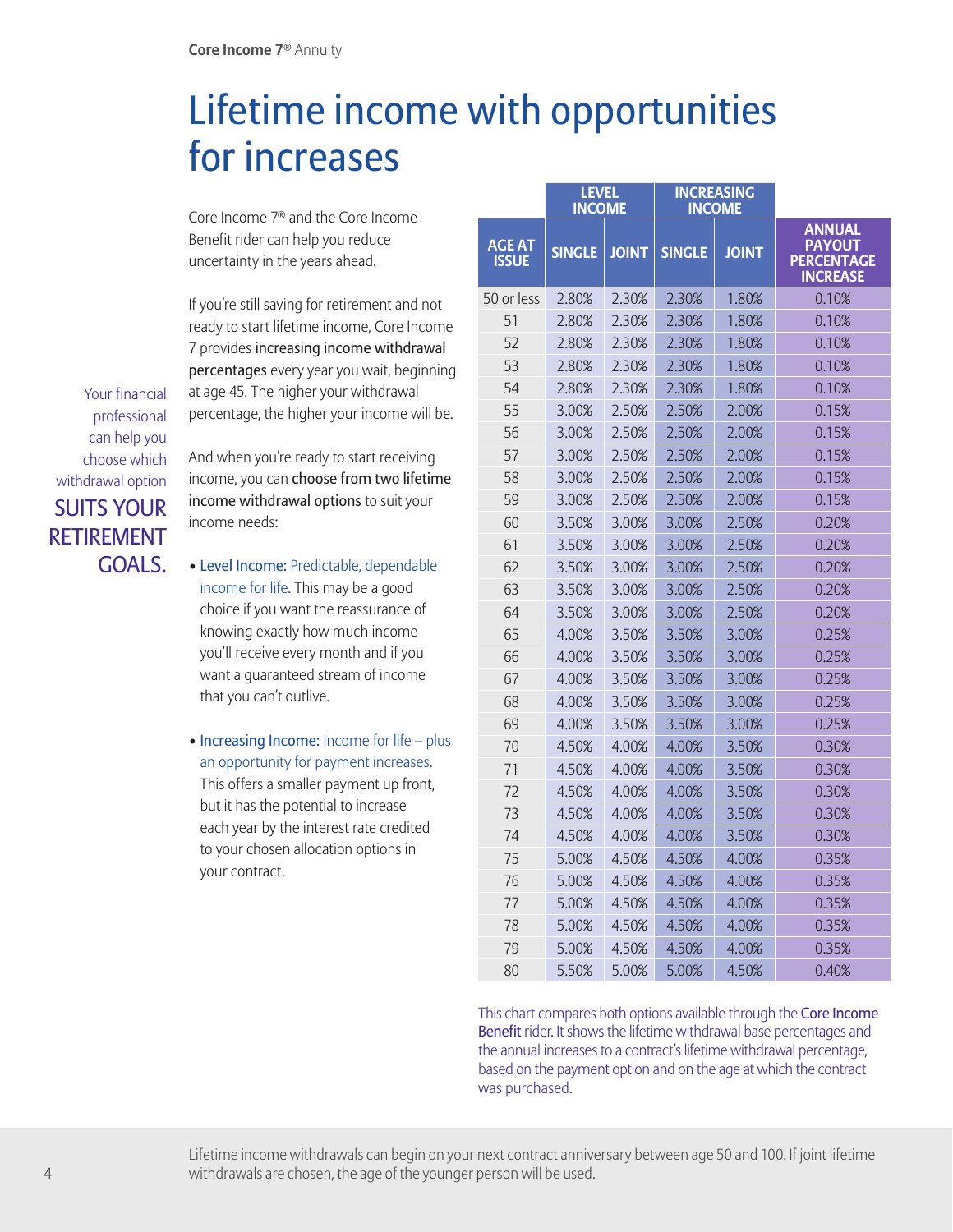### Income now or income later: a Core Income 7 hypothetical case study

Sarah, a 60-year-old, is planning to retire soon. Working with her financial professional, Sarah has created a strategy that's appropriate for her financial objectives:

- Protect her retirement savings from market losses;
- Supplement her guaranteed sources of income (e.g., annual Social Security) to help cover her expenses throughout retirement; and
- Create potential to increase her retirement income.

As part of her strategy, Sarah purchases a Core Income 7® Annuity with the Core Income Benefit rider. Because she is looking for the reassurance of predictable and dependable income for life, Sarah prefers the single Level Income option.

Though she is not sure when she wants to start receiving income, she likes that the withdrawal percentages increase by **0.20%** every year that she waits.

Sarah's financial professional reminds her that with this approach, there is a surrender charge and market value adjustment (MVA) if the contract is surrendered in the first seven years. Surrendering may result in the loss of all or part of any interest earned and a partial loss of principal.

Below are the guaranteed withdrawal percentages available to Sarah based on when she starts taking lifetime withdrawals (at either age 60, 65, or 70). (Please note: If the Increasing Income option were chosen, the withdrawal percentages would be lower.)

| <b>INCOME NOW</b> | 5-YEAR WAIT | 10-YEAR WAIT          |
|-------------------|-------------|-----------------------|
| (age 60)          | (age 65)    | (age 70)              |
| 3.50%             | $4.50\%$    | $5.50\%$ <sup>2</sup> |
| withdrawal        | withdrawal  | withdrawal            |
| percentage        | percentage  | percentage            |

This hypothetical chart is provided to show how this benefit affects income withdrawal payments. It does not predict or project the actual results of a specific client.

<sup>&</sup>lt;sup>2</sup> 3.50% (withdrawal percentage at age 60) + 2.00% (0.20%  $\times$  10 years) = 5.50%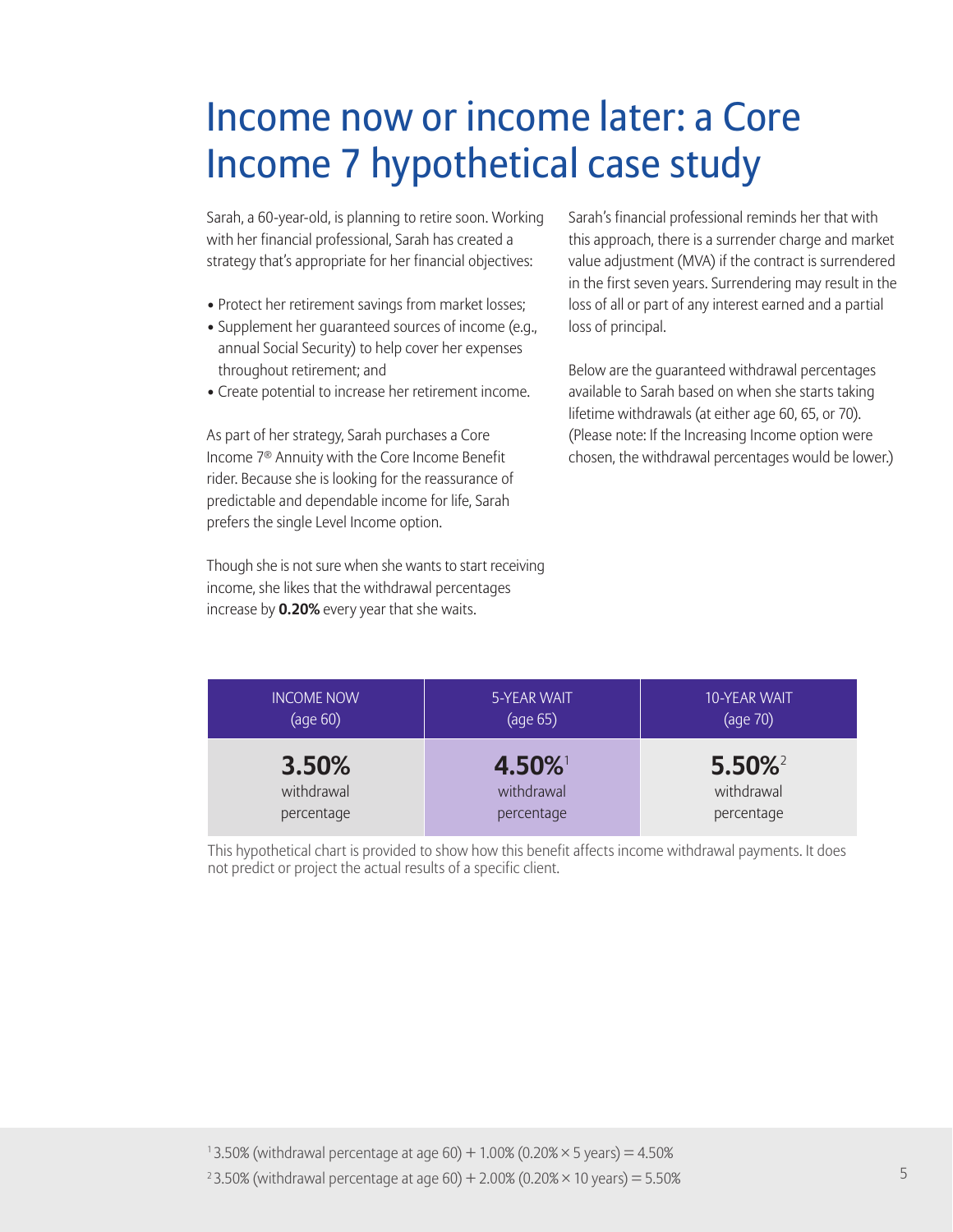### Your allocation options

With Core Income 7, you can earn fixed interest – or choose to base potential indexed interest on changes in several external market indexes.

#### Fixed interest allocation

Core Income 7® Annuity lets you earn interest at a fixed rate, if you wish. Allianz calculates and credits fixed interest daily, based on the rate we establish at the beginning of each contract year.

#### Indexed interest allocations

You can also choose to earn potential interest based on changes in your choice of several external market indexes:1

#### Benchmark indexes

- S&P 500® Index
- Russell 2000® Index
- Nasdaq-100® Index

#### Exclusive benchmark indexes

- BlackRock iBLD Claria® Index
- BlackRock iBLD Claria<sup>®</sup> ER Index
- Bloomberg US Dynamic Balance Index II
- Bloomberg US Dynamic Balance II ER Index
- PIMCO Tactical Balanced Index
- PIMCO Tactical Balanced ER Index

#### Crediting methods

We use crediting methods to track the performance of your index(es). Core Income 7 offers two crediting methods:

- Annual point-to-point
- 2-year point-to-point

These crediting methods use the index value from only two points in time. So they may be a good choice if you want to minimize the effects of market volatility between these points in time.

#### How these crediting methods work:

- On your applicable contract anniversary, the index value from the beginning of the crediting period is compared to the index value from the end of the crediting period.
- The percentage of change in the index is calculated.
- If the ending index value is higher than the beginning index value, a cap, spread, or participation rate (see the "components" section for more details) is applied to determine the amount of indexed interest your contract will receive.
- If the value is lower, your contract won't receive indexed interest.

#### **Components**

Crediting methods have certain components that can affect how much indexed interest you receive:

- Cap is the maximum interest rate the annuity can earn in a crediting period.
- Spread is an amount subtracted from an index's gain during a crediting period.
- Participation rate determines what percentage of the index increase will be used to calculate your indexed interest.

Keep in mind that the rates associated with these components are declared at issue and are guaranteed for the length of the crediting period. At the end of the crediting period, they may change for the subsequent crediting period (for example, caps may be raised or lowered). Ask your financial professional for current and minimum rates.

1 The indexes available within the contract are constructed to keep track of diverse segments of the U.S. or international markets, or specific market sectors. These indexes are benchmarks only. Indexes can have different constituents and weighting methodologies. Some indexes have multiple versions that can weight components or may track the impact of dividends differently. Although an index may affect your interest credited, you cannot buy, directly participate in, or receive dividend payments from any of them through the contract.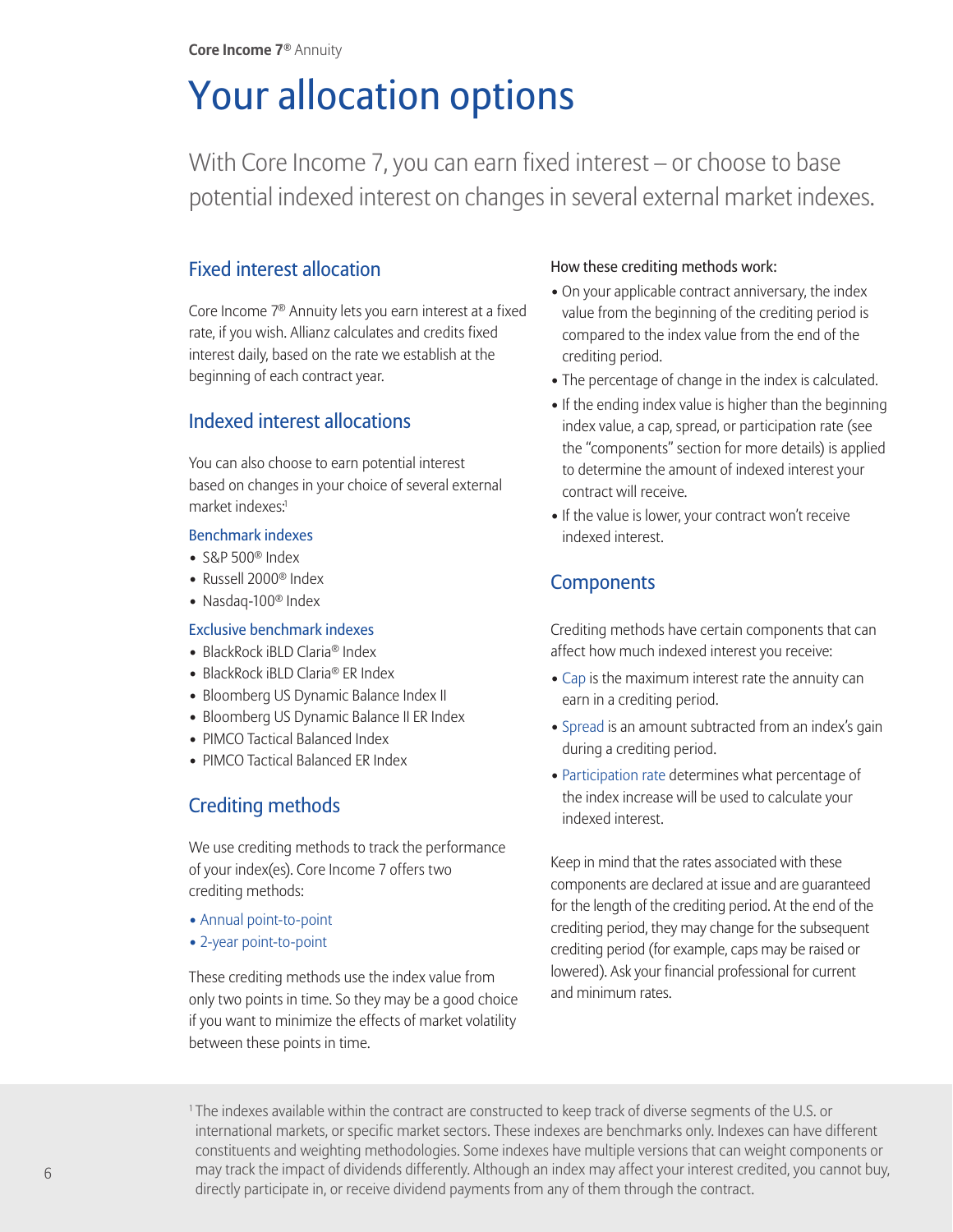#### Example of annual point-to-point:

In this hypothetical example, the beginning index value (100) is compared to the ending index value (107), resulting in a change of 7%. The actual amount of indexed interest credited could depend on a cap, spread, or a participation rate.

- If the cap were less than 7%, the indexed interest for that year would equal the cap.
- If the spread were 5%, the indexed interest would equal 2% (7% change in index value 5% spread = 2% indexed interest).
- If the participation rate were 50%, the indexed interest for this contract year would be 3.5% (50% of 7%).
- If the final result is negative, no indexed interest would be credited and your contract value would remain unchanged.



#### Example of 2-year point-to-point:

In this hypothetical example, the beginning index value (100) is compared to the ending index value (110), resulting in a change of 10%. The actual amount of indexed interest credited could depend on a participation rate.

- If the participation rate were 50%, the indexed interest for this contract year would be 5% (50% of 10%).
- If the final result is negative, no indexed interest would be credited and your contract value would remain unchanged.



These hypothetical charts are provided to show how a crediting method affects contract values. It does not predict or project the actual performance of a specific product or its allocation options.

#### **Flexibility**

Core Income 7® Annuity lets you choose from one or more allocations. In addition, you can change your allocation options. Allocation changes must be received within 21 days after the contract anniversary to be in effect for the next crediting period. Ask your financial professional which allocations are currently available.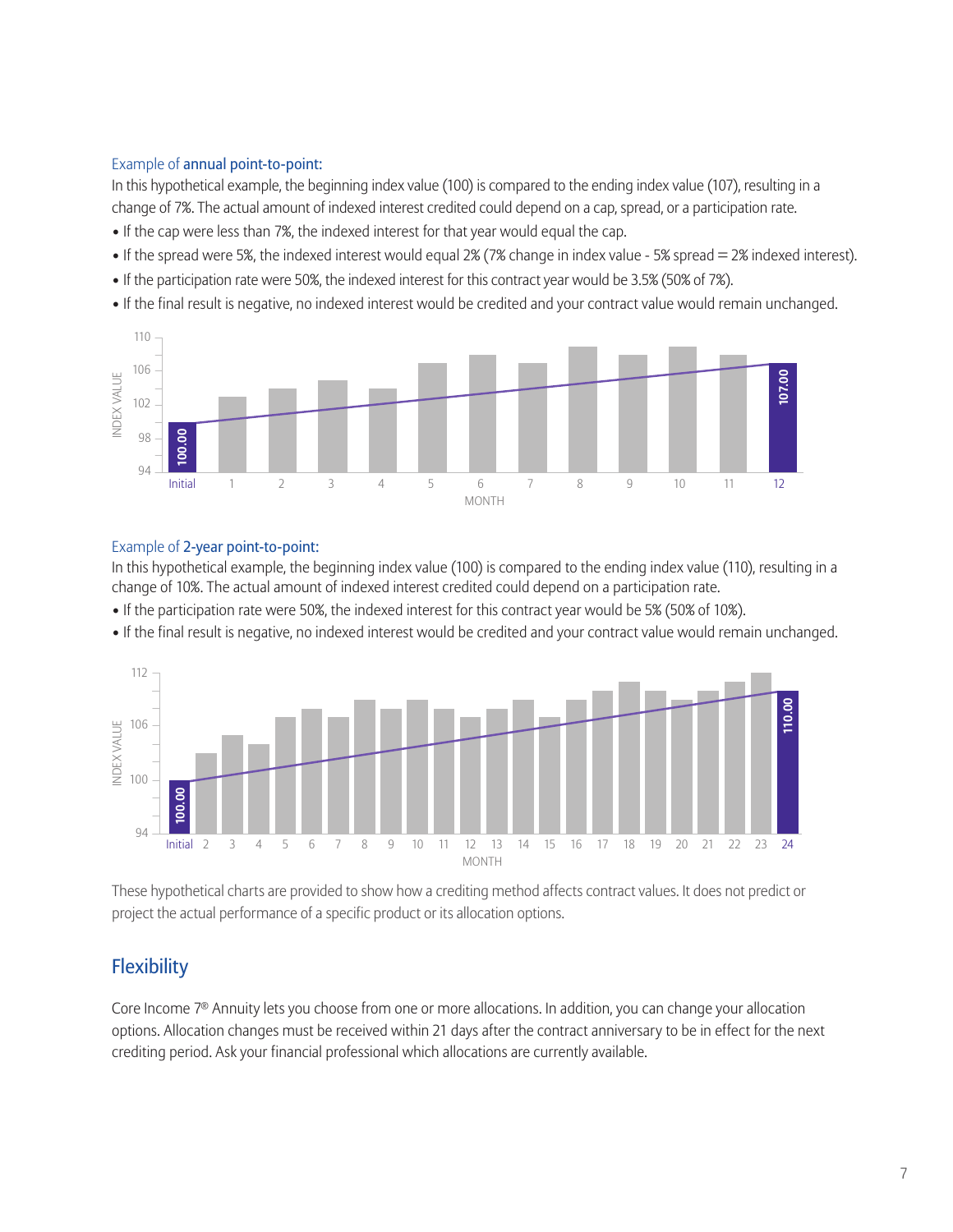### Additional index features

#### Automatic annual reset and multi-year reset

**Annual reset** is a common FIA feature that automatically resets your annuity's index values at the end of each contract year. That means this year's ending value becomes the next year's starting value – locking in any interest your contract earned during the year and ensuring you do not need to make up losses in the index before you can see any additional credits in the future. Annual reset is available on annual point-to-point.

#### This chart shows how annual reset works.



**A** The index drops, but your contract value holds steady.

**B** Following a year of negative index performance, the market heads up. The index does not have to make up previous losses before your annuity can earn additional interest. Your accumulation value can increase in any year in which a positive index change takes place (subject to caps, spreads, or participation rates), thanks to annual reset.

This hypothetical example is provided for illustrative purposes only and does not reflect any surrender charges or market value adjustments (MVAs) that may be assessed. With the purchase of any additional-cost riders, the contract's values will be reduced by the cost of the rider. This may result in a loss of principal and interest in any year in which the contract does not earn interest or earns interest in an amount less than the rider charge. If there is no indexed interest, the value would be the money you put into the annuity.

Multi-year reset is an FIA feature that automatically resets your annuity's index values at the end of a longer crediting period, such as 2-year point-to-point. Similar to annual reset, that means the crediting period's ending value becomes the next crediting period's starting value – locking in any interest your contract earned and ensuring you do not need to make up losses in the index value before you can see additional credits in the future.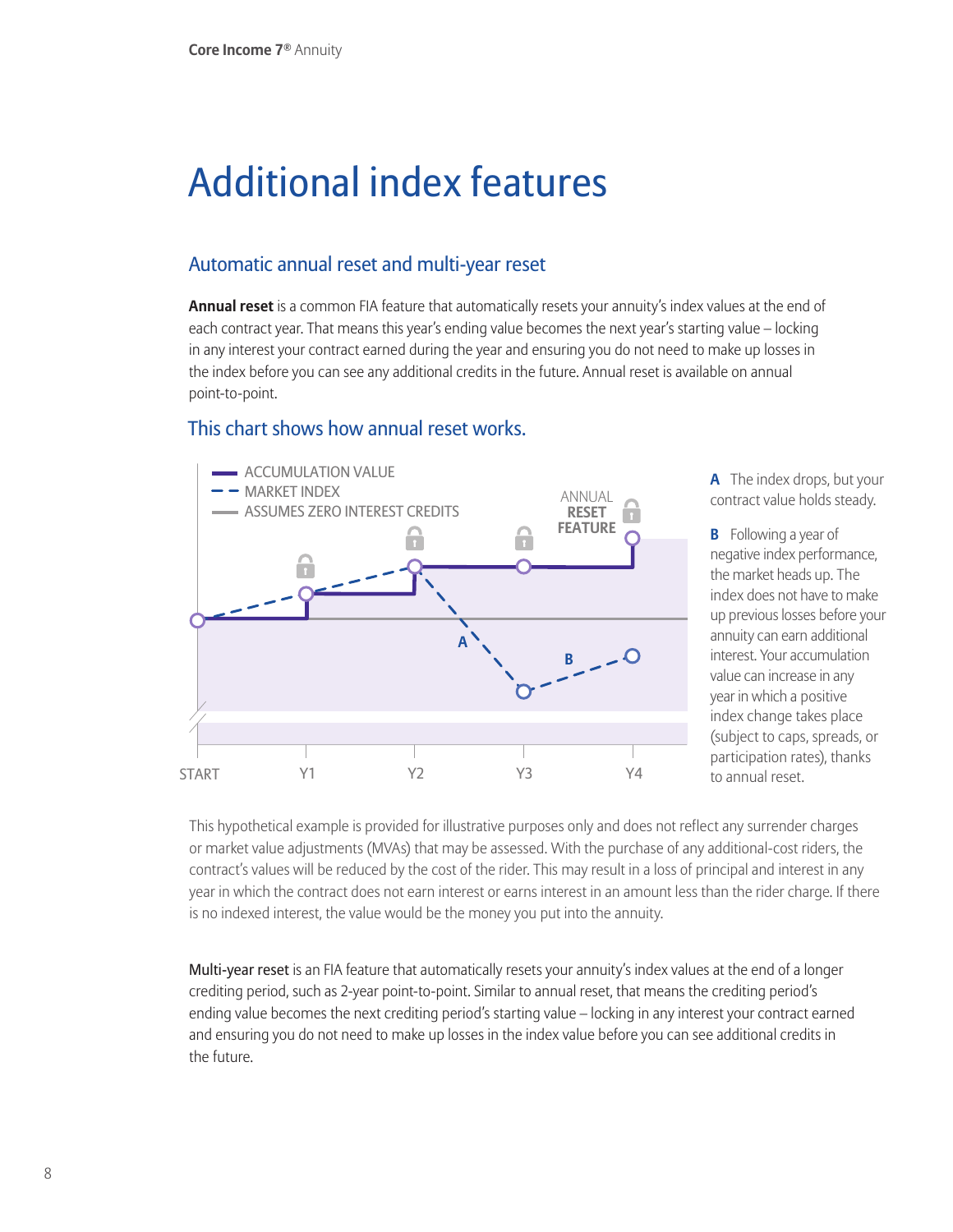#### Index lock

With both annual point-to-point and 2-year point-to-point with a participation rate crediting methods, you have the ability to lock in an index value on any of your individual indexed interest allocation(s) one time at any point during the crediting period. The indexed interest credit will be applied at the end of the crediting period based on the locked index value. If you choose to lock in an index value, the beginning index value for your next crediting period will be the index value at the end of the previous crediting period (not the chosen locked-in index value). The index value used to determine interest credited may be higher or lower than the index value at the time of request. Your locked index value is the index value at the end of the business day on the day the index is locked.

#### Example:

In this hypothetical example, the index value rose to 111 in month 18, at which time the decision was made to lock in the index value. The beginning index value (100) is compared to the locked index value (111), resulting in a change of 11%. If the participation rate were 80%, the indexed interest for this crediting period would be 8.8% (80% of 11%). By using index lock, you are able to lock in the day's ending index value and be assured a positive index credit for the crediting period – no matter what happens during the remaining months.



This hypothetical chart is provided to show how a crediting method affects contract values. It does not predict or project the actual performance of a specific product or its allocation options.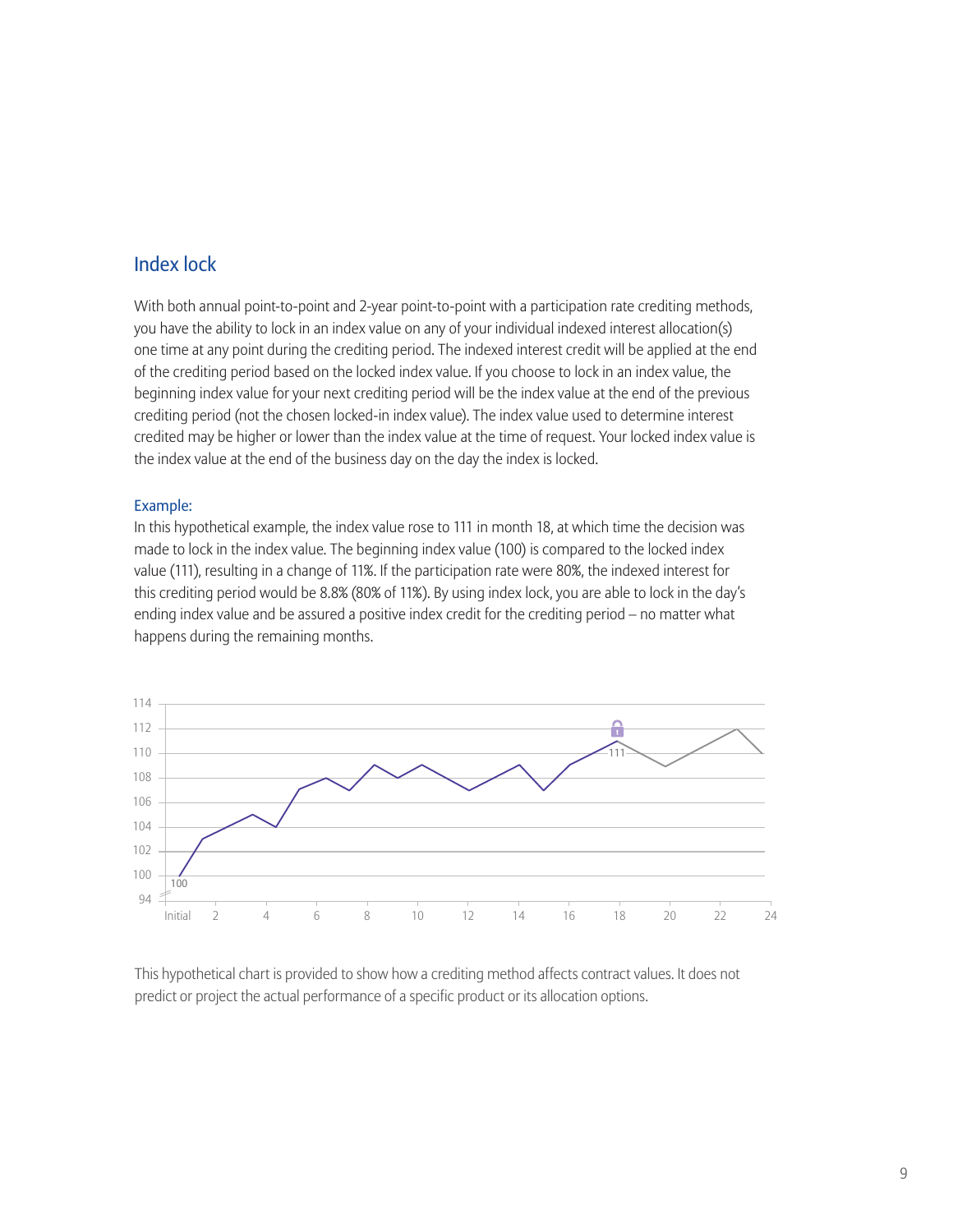### Other valuable benefits

Core Income 7 offers flexibility, access, and protection.

#### Adding more money to your annuity

Core Income 7® Annuity is designed to help you accumulate savings for retirement. That's why we give you the flexibility of making additional premium payments during the first contract year or until you begin taking income, whichever comes first.

#### Accessing your money

You may access the accumulation value in your annuity in several ways.

Free withdrawals: After the first contract year and prior to starting lifetime income withdrawals, you can take up to 10% of your contract's paid premium each contract year in one or more withdrawals free of surrender charges, MVAs, and penalties. Withdrawals reduce contract values and the value of any income and death benefits.

Taking a larger withdrawal (partial surrender): After your first contract year, if you take out more than 10% of your contract's paid premium in a contract year, we'll apply a partial surrender charge and MVA to the amount above 10% (the excess partial withdrawal).

Accessing all of your money: If you want to access all your money in a lump sum, Core Income 7 gives you that option. Anytime after your seventh contract year, you can take your annuity's full accumulation value. Prior to that time, you would receive your cash surrender value – which is equal to the accumulation value minus the full surrender charge, and then adjusted by the MVA, as shown in the following charts.

#### Surrender charge

| <b>START OF</b><br><b>CONTRACT YEAR</b> | <b>SURRENDER</b><br><b>CHARGE %</b> |
|-----------------------------------------|-------------------------------------|
| 1                                       | 8.50%                               |
| $\overline{2}$                          | 8.00%                               |
| 3                                       | 7.00%                               |
| 4                                       | 6.00%                               |
| 5                                       | 5.00%                               |
| 6                                       | 4.00%                               |
| 7                                       | 3.00%                               |
| $8+$                                    | $0\%$                               |

#### Market value adjustment (MVA)

An MVA is a calculation used to adjust your values according to the interest rate environment at the time a withdrawal is taken during the surrender charge period only. The MVA may increase or decrease your contract's cash surrender value. The MVA can never cause the cash surrender value to be less than the guaranteed minimum value or greater than the accumulation value.

| IN GENERAL, IF CORPORATE<br><b>BOND YIELDS AT THE TIME</b><br>OF THE WITHDRAWAL ARE: | <b>THEN THE CASH</b><br><b>SURRENDER</b><br><b>VALUE WILL BE:</b> |
|--------------------------------------------------------------------------------------|-------------------------------------------------------------------|
| Less than when you added<br>the premium                                              | Higher                                                            |
| Equal to when you added<br>the premium                                               | Unaffected                                                        |
| Greater than when you<br>added the premium                                           | I ower                                                            |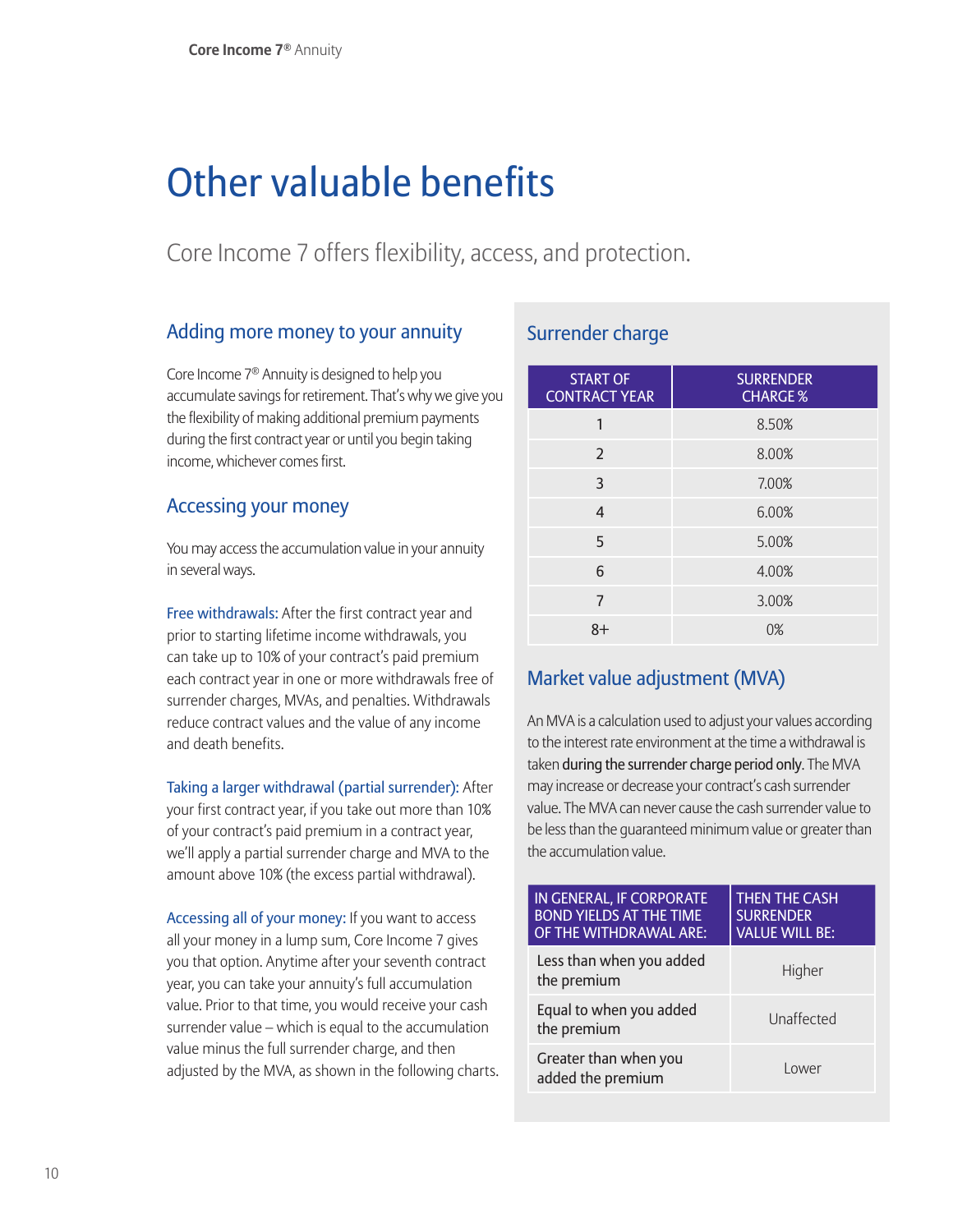

Required Minimum Distributions (RMDs): RMDs from your Allianz annuity held within a tax-qualified plan (IRA, SEP, etc.) will qualify as free withdrawals.

Please keep in mind that purchasing an annuity within a retirement plan that provides tax deferral under sections of the Internal Revenue Code results in no additional tax benefit. An annuity should be used to fund a qualified plan based upon the annuity's features other than tax deferral. Please consider all annuity features, risks, limitations, and costs before purchasing an annuity within a tax-qualified retirement plan.

Note: The money you take out may be taxable. Your contract values can grow tax-deferred. However, any money you take from your contract, including free withdrawals, other partial withdrawals, and required minimum distributions, may be taxable as ordinary income. Because annuities are meant for long-term purposes, if you are under age 59½ when you take a distribution, it may be subject to a 10% federal additional tax.

Cumulative withdrawal amount: Once you begin taking lifetime income payments under the Core Income Benefit rider, you can choose to take less than your maximum withdrawal amount. We keep track of the amount that's "left over." The amount that is left over is called the cumulative withdrawal amount. This feature allows you to take any or all of that remainder anytime after you have taken your maximum annual income payment in a contract year.

Annuity income options: You can choose to receive annuity payments based on your choice of several annuity options. If you use a traditional annuitization option, after five contract years, your annuity payments are based on your accumulation value. These annuity options can have certain tax advantages; however, you would no longer receive the benefits of the Core Income Benefit rider, including the increasing withdrawal percentages.

An additional option is Alternate Annuity Option IV. As soon as one year after you purchase your annuity, you can begin taking annuity income based on your full accumulation value. We will pay equal payments for a period you choose between 5 and 30 years.

#### Leaving a legacy

Core Income 7® Annuity also has a death benefit for your beneficiaries, and they can choose to receive it either as a lump sum (a single payment) or as annuity payments.

The death benefit will be the greatest of your annuity's accumulation value, guaranteed minimum value, cumulative withdrawal amount, or your premium minus any withdrawals and corresponding surrender charges, adjusted by any MVAs (net premium).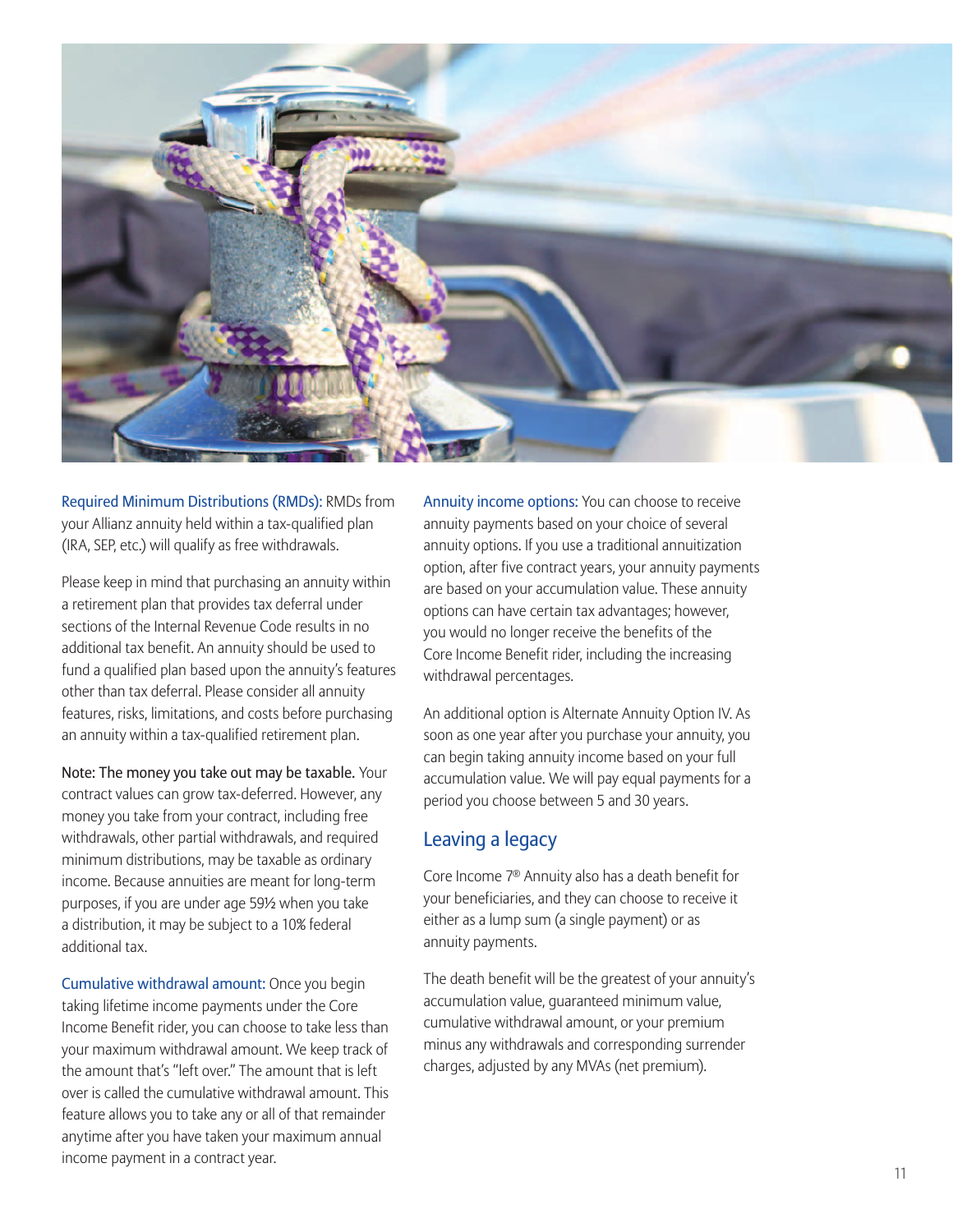### Is Core Income 7 right for you?

If you're concerned about saving enough for retirement – and you want lifetime income withdrawals with an opportunity for payment increases – Core Income 7® Annuity with the Core Income Benefit may be right for you.

#### Core Income 7 with the Core Income Benefit can be a valuable part of your overall retirement strategy by:

- offering the potential for indexed interest based on changes in an external market index,
- protecting your principal from market loss while providing the opportunity for tax-deferred growth,
- increasing your income withdrawal percentages with every year you wait after age 45, and
- giving you several income options including income withdrawals for life with the potential for increasing income.

**Ask your financial professional** whether Core Income 7 may be a good fit for your overall retirement strategy.

The S&P 500® Index is comprised of 500 stocks representing major U.S. industrial sectors. S&P® is a registered trademark of Standard & Poor's Financial Services LLC ("S&P"). This trademark has been licensed for use by S&P Dow Jones Indices LLC and its affiliates. S&P® and S&P 500® are trademarks of S&P. These trademarks have been sublicensed for certain purposes by Allianz Life Insurance Company of North America ("Allianz"). The S&P 500 is a product of S&P Dow Jones Indices LLC and/or its affiliates and has been licensed for use by Allianz. Allianz products are not sponsored, endorsed, sold, or promoted by S&P Dow Jones Indices LLC, Dow Jones, S&P, or their respective affiliates and neither S&P Dow Jones Indices LLC, Dow Jones, S&P, or their respective affiliates make any representation regarding the advisability of investing in such product.

The NASDAQ-100 Index® includes 100 of the largest domestic and international non-financial securities listed on The NASDAQ Stock Market® based on market capitalization.

NASDAQ®, and Nasdaq-100 Index®, are registered trademarks of Nasdaq, Inc. (which with its affiliates is referred to as the "Corporations") and are licensed for use by Allianz Life Insurance Company of North America. The Product(s) have not been passed on by the Corporations as to their legality or suitability. The Product(s) are not issued, endorsed, sold, or promoted by the Corporations. THE CORPORATIONS MAKE NO WARRANTIES AND BEAR NO LIABILITY WITH RESPECT TO THE PRODUCT(S).

The Russell 2000® Index is an equity index that measures the performance of the 2,000 smallest companies in the Russell 3000® Index, which is made up of 3,000 of the biggest U.S. stocks. The Russell 2000® Index is constructed to provide a comprehensive and unbiased small-cap barometer and is completely reconstituted annually to ensure larger stocks do not affect the performance and characteristics of the true small-cap index.

The Russell 2000<sup>®</sup> Index (the "Index") is a trademark of Frank Russell Company ("Russell") and has been licensed for use by Allianz Life Insurance Company of North America ("Allianz"). Allianz products are not in any way sponsored, endorsed, sold or promoted by Russell or the London Stock Exchange Group companies ("LSEG") (together 12

the "Licensor Parties") and none of the Licensor Parties make any claim, prediction, warranty or representation whatsoever, expressly or impliedly, either as to (i) the results to be obtained from the use of the Index (upon which the Allianz product is based), (ii) the figure at which the Index is said to stand at any particular time on any particular day or otherwise, or (iii) the suitability of the Index for the purpose to which it is being put in connection with the Allianz product. None of the Licensor Parties have provided or will provide any financial or investment advice or recommendation in relation to the Index to Allianz or to its clients. The Index is calculated by Russell or its agent. None of the Licensor Parties shall be (a) liable (whether in negligence or otherwise) to any person for any error in the Index or (b) under any obligation to advise any person of any error therein.

The PIMCO Tactical Balanced Index is comprised of the S&P 500® Index, a bond component comprised of the PIMCO Synthetic Bond Index and a duration overlay, and cash, and shifts weighting between them daily based on historical realized volatility of the components. The PIMCO Synthetic Bond Index is comprised of a small number of derivative instruments designed to provide exposure to U.S. Investment-grade and Treasury bond markets.

The "PIMCO Tactical Balanced Index" is a product of S&P Dow Jones Indices LLC or its affiliates ("SPDJI") and Pacific Investment Management Company LLC ("PIMCO"), and has been licensed for use by Allianz Life Insurance Company of North America ("Allianz"). Standard & Poor's® and S&P® are registered trademarks of Standard & Poor's Financial Services LLC ("S&P"); Dow Jones® is a registered trademark of Dow Jones Trademark Holdings LLC ("Dow Jones"); and these trademarks have been licensed for use by SPDJI and sublicensed for certain purposes by Allianz. PIMCO's Trademark(s) are trademarks of PIMCO and have been licensed for use by SPDJI and Allianz. Allianz products are not sponsored, endorsed, sold or promoted by SPDJI, Dow Jones, S&P, their respective affiliates, or PIMCO and none of such parties make any representation regarding the advisability of investing in such product(s) nor do they have any liability for any errors, omissions, or interruptions of the PIMCO Tactical Balanced Index.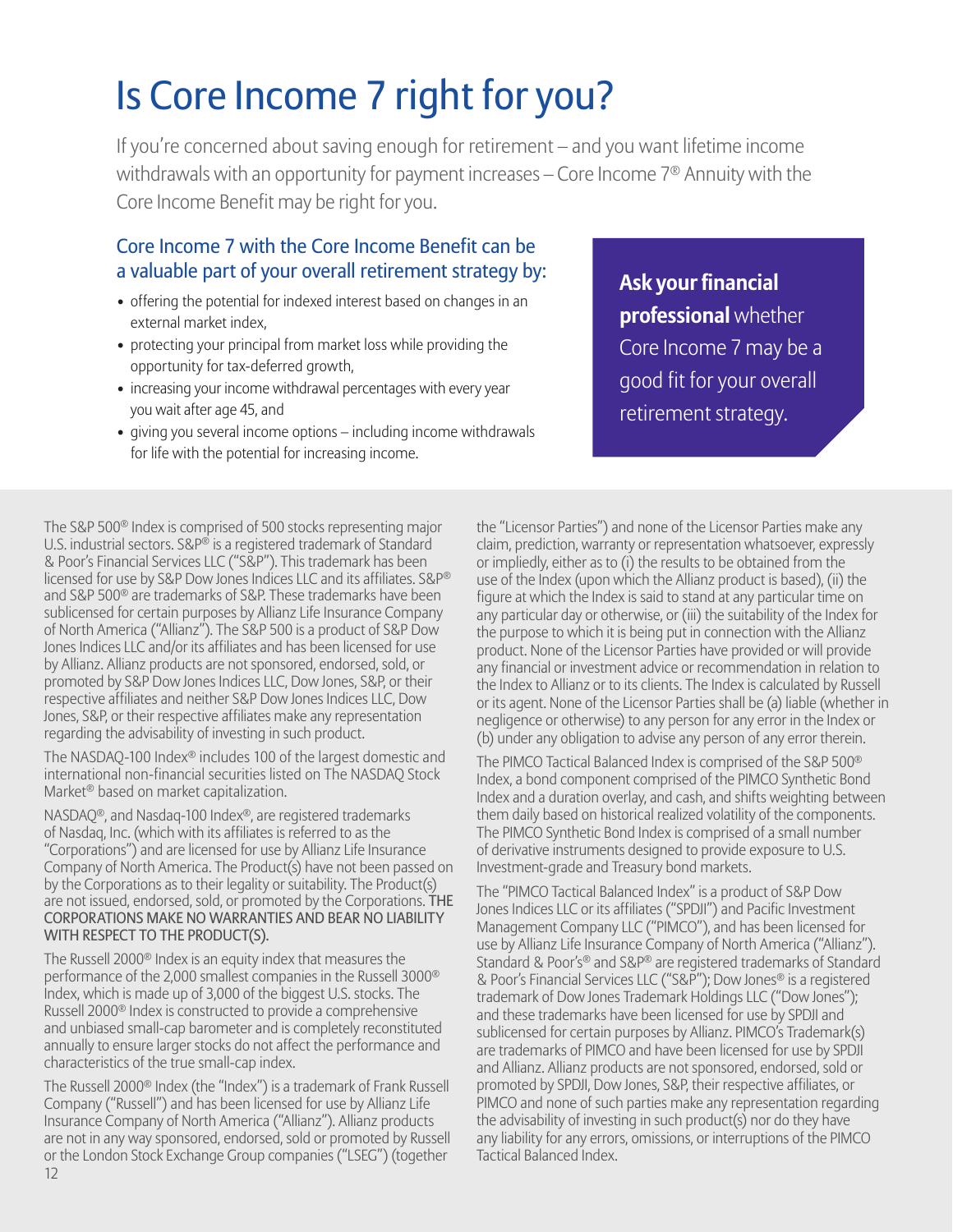The PIMCO Tactical Balanced ER Index is comprised of the U.S. Equity Futures Custom Index, a bond component comprised of the PIMCO Synthetic Bond ER Index and a duration overlay, and shifts weighting between them daily based on historical realized volatility of the components. The U.S. Equity Futures Custom Index provides exposure to large cap U.S. stocks in excess of a benchmark rate. The PIMCO Synthetic Bond ER Index is comprised of a small number of derivative instruments designed to provide exposure to U.S. Investment-grade and Treasury bond markets in excess of a benchmark rate.

The "PIMCO Tactical Balanced ER Index" (the "Index") is a rules-based index that tactically allocates across U.S. equity and fixed income markets using quantitative signals. The Index is a trademark of Pacific Investment Management Company LLC ("PIMCO") and has been licensed for use for certain purposes by Allianz Life Insurance Company of North America (the "Company" or "Allianz") with respect to this Allianz product (the "Product"). The Index is the exclusive property of PIMCO and is made and compiled without regard to the needs, including, but not limited to, the suitability or appropriateness needs, as applicable, of the Company, the Product, or any Product owners. The Product is not sold, sponsored, endorsed or promoted by PIMCO or any other party involved in, or related to, making or compiling the Index.

Neither PIMCO nor any other party involved in, or related to, making or compiling the Index has any obligation to continue to provide the Index to the Company with respect to the Product. In the event that the Index is no longer available to the Product or Product owners, the Company may seek to replace the Index with another suitable index, although there can be no assurance that one will be available.

#### **PIMCO disclaims all warranties, express or implied, including all warranties of merchantability or fitness for a particular purpose or use. PIMCO shall have no responsibility or liability with respect to the Product.**

The Index is comprised of a number of constituents, some of which are owned by entities other than PIMCO. All disclaimers referenced in the Agreement relative to PIMCO also apply separately to those entities that are owners of the constituents of the Index.

The BlackRock iBLD Claria® Index is comprised of an equity component, a bond component, and a cash component. It shifts weighting between them daily based on historical realized volatility of the components. Annually, BlackRock will set allocations to the ETFs within each of the equity component and the bond component. The equity component will be comprised of the following ETFs: iShares Russell 2000 ETF, iShares Core S&P 500 ETF, iShares MSCI EAFE ETF, iShares MSCI Emerging Markets ETF. The bond component will be comprised of the following ETFs: iShares 1-3 year Treasury Bond ETF, iShares 3-7 year Treasury Bond ETF, iShares 7-10 year Treasury Bond ETF. The cash component is represented by the 3 month LIBOR rate. The BlackRock iBLD Claria® ER Index is comprised of an equity component, a bond component, and a cash component. It shifts weighting between the components daily based on historical realized volatility of the components. The index tracks the return in excess of a benchmark rate. Annually, BlackRock will set allocations to the ETFs within each of the equity component and the bond component. The equity component will be comprised of the following ETFs: iShares Russell 2000 ETF, iShares Core S&P 500 ETF, iShares MSCI EAFE ETF, iShares MSCI Emerging Markets ETF. The bond component will be comprised of the following ETFs: iShares 1-3 year Treasury Bond ETF, iShares 3-7 year Treasury Bond ETF, iShares 7-10 year Treasury Bond ETF. The cash component is represented by the 3 month LIBOR rate.

The BlackRock iBLD Claria® Index and the BlackRock iBLD Claria® ER Index (the "Indices") are products of BlackRock Index Services, LLC and have been licensed for use by Allianz Life Insurance Company

of North America ("Allianz"). BlackRock®, BlackRock iBLD Claria® Index, BlackRock iBLD Claria® ER Index, and the corresponding logos are registered and unregistered trademarks of BlackRock. The Allianz product is not sponsored, endorsed, sold or promoted by BlackRock Index Services, LLC, BlackRock, Inc., or any of its affiliates, or any of their respective third party licensors (including the Indices calculation agent, as applicable) (collectively, "BlackRock"). BlackRock has no obligation or liability in connection with the administration or marketing of the Allianz product. BlackRock makes no representation or warranty, express or implied, to the owners of the Allianz product or any member of the public regarding the advisability of investing the Allianz product or the ability of the Index to track general market performance. BlackRock does not guarantee the adequacy, accuracy, timeliness, and/or completeness of the Indices or any data or communication related thereto nor does it have any liability for any errors, omissions or interruptions of the Indices.

The Bloomberg US Dynamic Balance Index II is comprised of the Bloomberg Barclays US Aggregate RBI Series 1 Index, the S&P 500® Index, and cash, and shifts weighting daily between them based on realized market volatility. The Bloomberg Barclays US Aggregate RBI Series 1 Index is comprised of a portfolio of derivative instruments plus cash that are designed to track the Bloomberg Barclays US Aggregate Bond Index. The Bloomberg Barclays US Aggregate Bond Index is comprised of Bloomberg Barclays US investment-grade, fixed-rate bond market securities, including government agency, corporate, and mortgage-backed securities.

The Bloomberg US Dynamic Balance II ER Index is comprised of the Bloomberg Barclays US Aggregate Custom RBI Unfunded Index and the Bloomberg US Equity Custom Futures ER Index and shifts weighting daily between them based on realized market volatility. The Bloomberg Barclays US Aggregate Custom RBI Unfunded Index is comprised of a portfolio of derivative instruments that are designed to provide exposure to U.S. Investment-grade and Treasury bond markets in excess of a benchmark rate. The Bloomberg US Equity Custom Futures ER Index is designed to provide exposure to large cap U.S stocks in excess of a benchmark rate.

The Bloomberg US Dynamic Balance Index II (a "Bloomberg Index") is the property of Bloomberg Index Services Limited and is derived and calculated based on the S&P 500 index under license from S&P Opco, LLC (a subsidiary of S&P Dow Jones Indices LLC) ("S&P Dow Jones Indices"). S&P® is a registered trademark of Standard & Poor's Financial Services LLC and Dow Jones® is a registered trademark of Dow Jones Trademark Holdings LLC. S&P 500® is a registered trademark of Standard & Poor's Financial Services LLC and has been licensed for use to Bloomberg Index Services Limited. Neither S&P Dow Jones Indices, its affiliates nor their third party licensors sponsor or promote the Index and no such party shall have any liable in connection with the Bloomberg Index.

BLOOMBERG® is a trademark and service mark of Bloomberg Finance L.P. and its affiliates (collectively "Bloomberg"). BARCLAYS® is a trademark and service mark of Barclays Bank Plc (collectively with its affiliates, "Barclays"), used under license. Bloomberg or Bloomberg's licensors, including Barclays as it relates to the Bloomberg Barclays Indices, own all proprietary rights in the Bloomberg US Dynamic Balance Index II and the Bloomberg Barclays Indices (collectively the "Indices"). Neither Bloomberg nor Barclays is affiliated with Allianz Life Insurance Company of North America ("Allianz"), and neither approves, endorses, reviews or recommends the Allianz product. Neither Bloomberg nor Barclays guarantees the timeliness, accurateness or completeness of any data or information relating to the Indices, and neither shall be liable in any way to Allianz, investors in the Allianz product or other third parties in respect of the use or accuracy of the Indices or any data included therein.